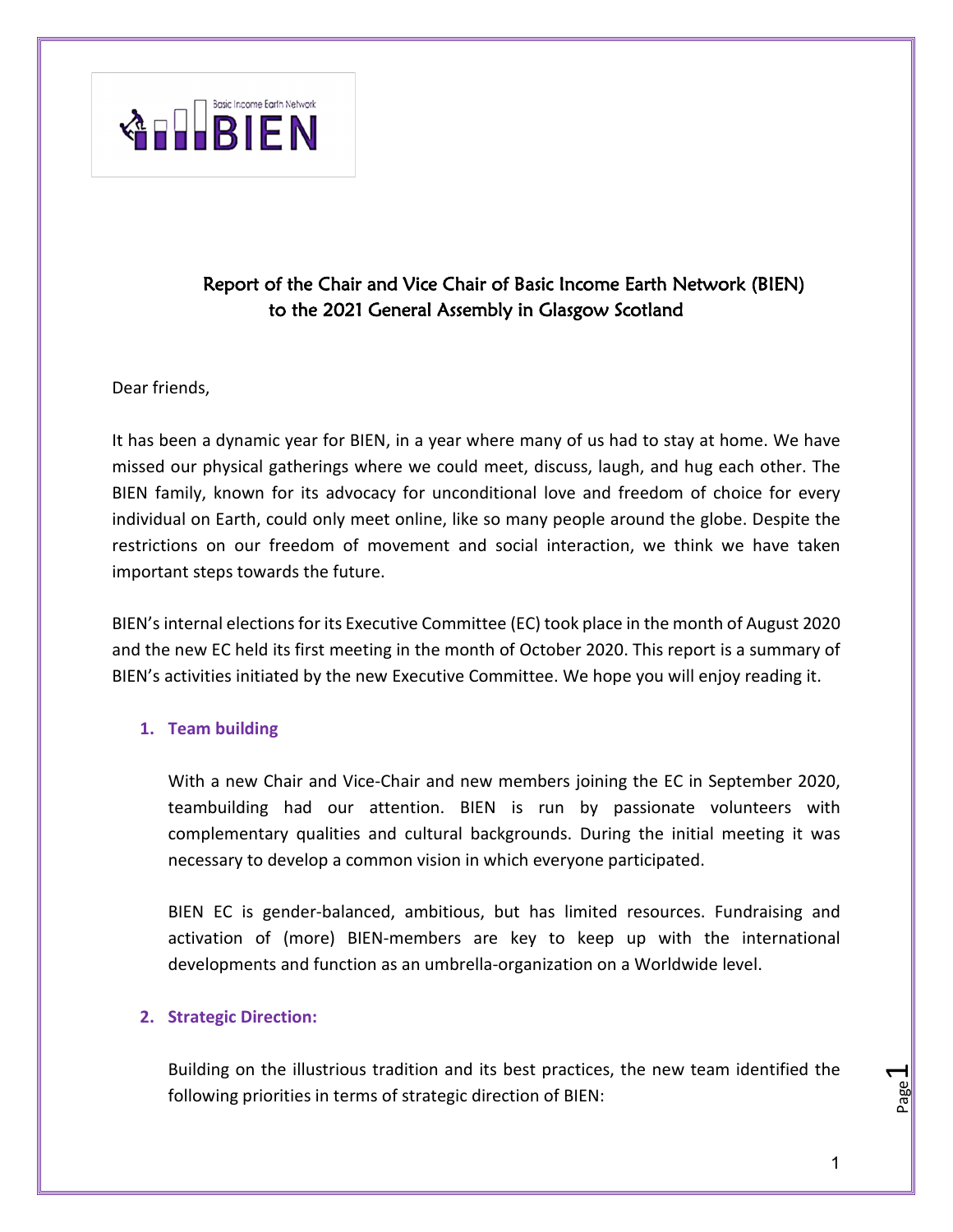

- 1. To have a global face with all continents represented in our membership, affiliates, and of course on the Executive Committee. Increasing our membership and affiliations particularly in the continents where we have fewer members and affiliates.
- 2. To have our footprint in various domains where Basic Income is being discussed.
- 3. To achieve the above by developing strategic partnerships with globally reputed research and other institutions that are invested in the education and research of Basic Income.
- 4. To have a much stronger outreach by developing material in important world languages
- 5. To engage with student community from all over the world

### **3. BIEN Central Secretariat**

Given the increasing volume of activities of BIEN we felt it was necessary to have a fulltime paid coordinator who can oversee all the activities and follow up with the EC members anchoring various initiatives. Steps are being taken to find the resources.

#### **4. Research Initiatives: Repository**

The EC agreed to form 'thematic research groups' and to let them create and update relevant research pages. The first group (on Experiments) is currently under formation. The pages on histories of Basic Income and BIEN were updated by the original author. The working group for 'Clarification of BI definition', which was formed by 2019 GA decision, has continued to work, and is contributing to the 2021 annual congress.

#### **5. New Partnerships**

#### *The United Nations Development Programme*

BIEN and UNDP signed a Memorandum of Understanding in May 2021. This MoU was a result of a letter sent to the Secretary General of the UN and the Administrator of UNDP in May 2020. The letter was an initiative of 96 Basic Income organizations from all over the World in reaction to the global economic crisis triggered by the lockdown policies

Page  $\boldsymbol{\sim}$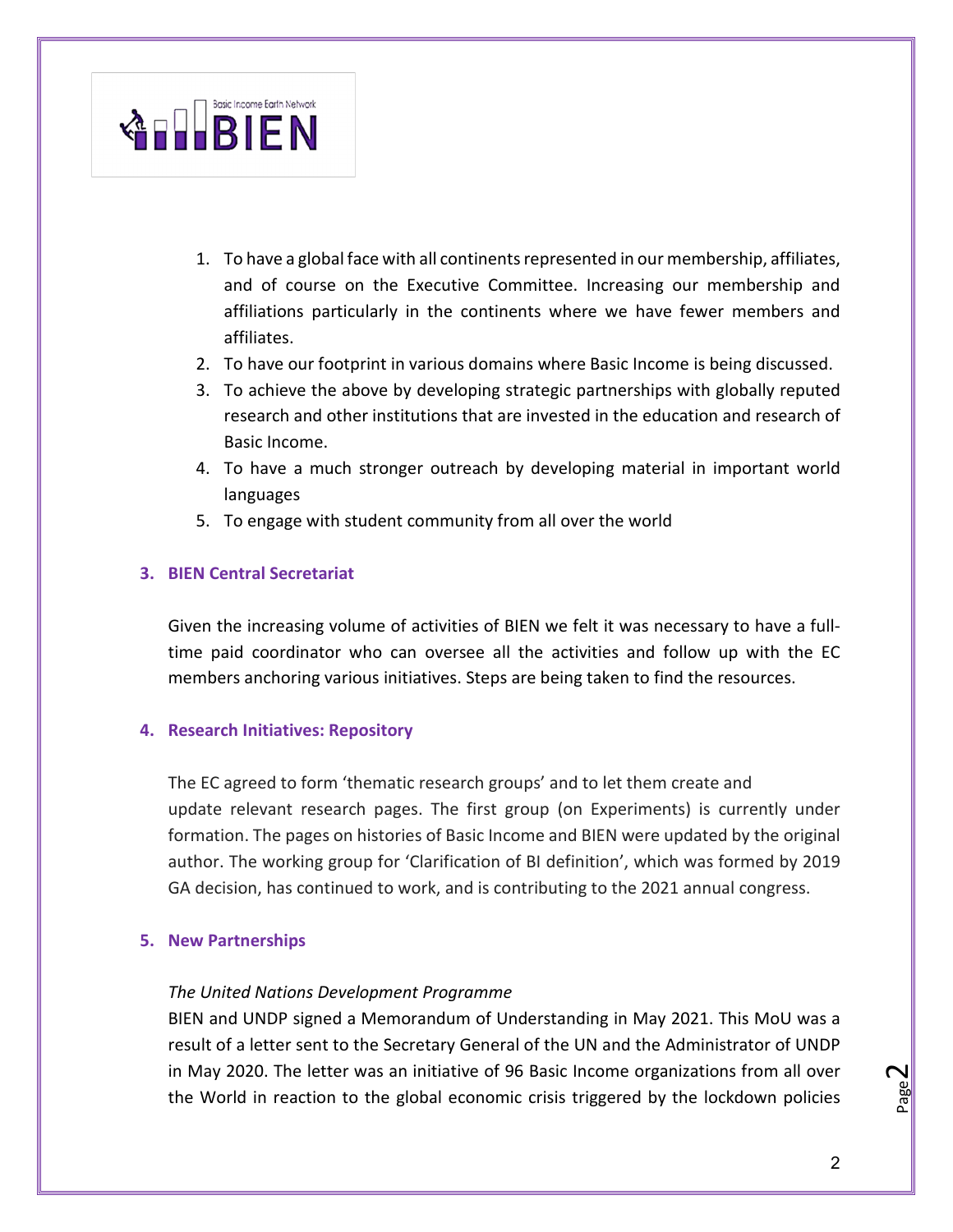

implemented in almost every country. BIEN and UNDP have identified the following activities in which cooperation may be pursued, with each Party operating subject to its respective mandates, governing regulations, rules, policies, and procedures:

- i) Sharing of expertise and experience on unconditional cash transfer programmes, particularly in relation to Basic Income, defined as *a periodic cash payment unconditionally delivered to all on an individual basis, without means-test or work requirement.*
- ii) Where appropriate, formalize a technical service agreement to draw on BIEN's expertise, which would spell out BIEN's resource commitment, in support of country related initiatives
- iii) Researching which countries might most benefit from Basic Income schemes and which might be demonstrating readiness and best placed to implement them, including supporting countries on a demand basis
- iv) Dissemination of research results by issuing technical reports and policy-briefs.
- v) Conducting seminars and webinars to share research results and best practices in implementing Basic income schemes.
- vi) Commissioning pilot studies to evaluate the impact of Basic Incomes interventions in different national and local contexts.

For the first time in history, UNDP will host a round table on Basic Income at BIEN's annual congress in Glasgow this year.

In addition to UNDP we are now in the process of signing a similar Memorandum of Understanding with two research organisations: Jain Family Institute from the USA, and Freiburg Research Institute for Basic Income Studies (FRIBIS).

Page ო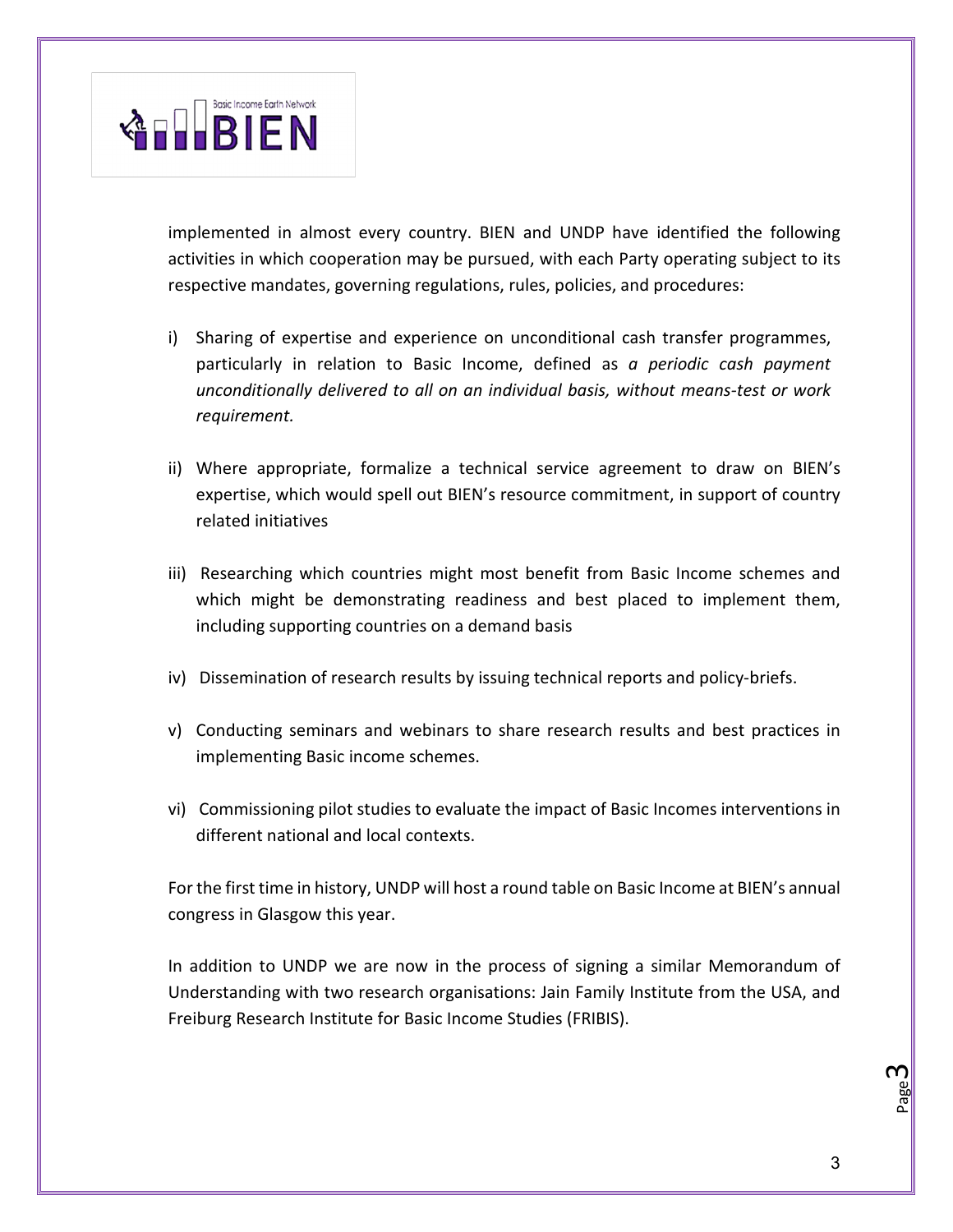

#### **6. Exploring new domains -**

#### *Municipal Leaders' Collective (BIRAL)*

Globally, in several countries local municipal leaders have been experimenting with the idea of Basic Income, under a wide variety of labels. Not all of them may fit BIEN's definition of Basic Income. However, as BIEN we felt it necessary to enter this space and open conversations across continents by initially bringing together the researchers who are studying these initiatives, and later the municipal leaders themselves. We are calling this initiative Basic Income Research and Action Lab (BIRAL) which is a kind of a Collective of researchers from Brazil, USA, South Korea, Germany and so on. BIRAL has had its first Seminar in the month of May 2021. It is proposed that BIRAL Seminars will be bimonthly. BIEN is also collaborating with two other research entities in conducting this collective activity – Jain Family Institute from the USA, and Freiburg Research Institute for Basic Income Studies (FRIBIS).

#### *Basic Income and Blockchain Conversations*

Blockchain technology is maturing and opens doors to new ways of distribution of Basic Income to individual people. More and more Basic Income blockchain projects are popping up. While it is heartening to see that in the last 10 years discussion about Basic Income has exploded exponentially, and people have started building Basic Income schemes from the bottom up, the downside is that the definition of Basic Income gets diluted and people define Universal Basic Income as per their political inclination, comprehension, and convenience. This calls for an important role for BIEN to uphold the philosophical and the political underpinnings of the idea of Basic Income and what kind of society it seeks to build. Our presence is particularly necessary where the term is most likely to be distorted and domesticated by people whose vision is not based on the notions of freedom, justice, and care. As an educational charity, BIEN's EC is exploring how we can foster the discussion, engage in research, and inform the public about what is happening in the Blockchain space with regards to Universal Basic Income. In this transformative space, BIEN can act as a guardian of the concept of Basic Income. During the coming year you will see an increase in contributions around this topic on our website and social media platforms.

Page 4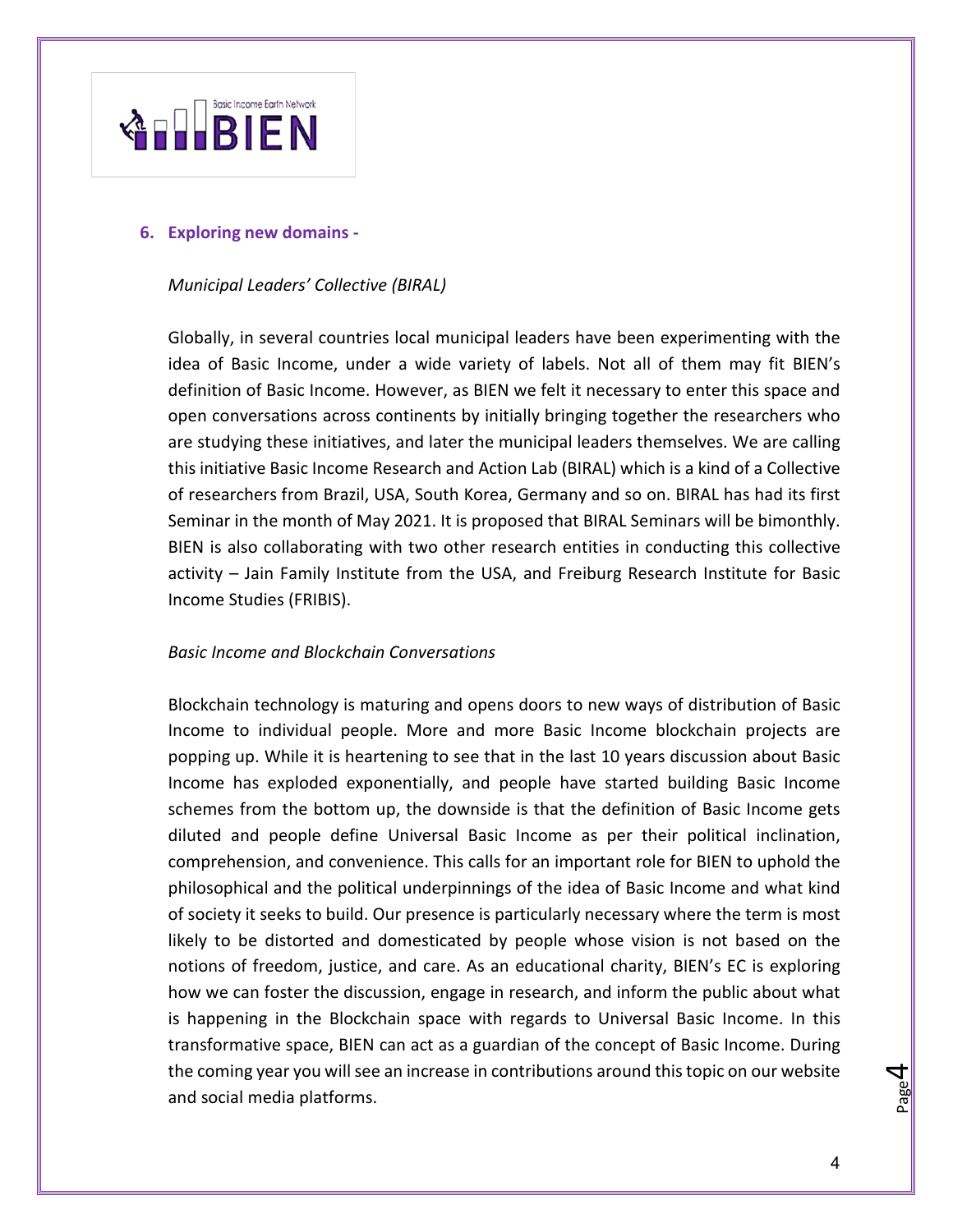

### **7. Fundraising**

We are very ambitious, but our financial resources are extremely limited. Pushing EC members to take on more work than they can handle would be counterproductive and not fair. While EC members can provide leadership to activities, they should also be able to get professional help that could be partly paid and partly voluntary. To reach our strategic goal of becoming the pre-eminent Basic Income community and the 'Go-To' destination for advice and consultation on Basic Income we need to be professional in all our work. To be that costs money and we need to do fundraising to that extent.

#### **8. BIEN Regional Hubs**

We feel the need to create regional hubs in different continents. Being an educational and research charity, our role is to initiate conversations about Basic Income in every country. To do this we need to develop strategic partnerships, reach out to more people and agencies to work locally. While Basic Income is a global idea, the actual nuts and bolts are discussed in the local country context. As a first step we have decided to have three regional hubs in the Global South - Asia, Africa, and Latin America.

*BIEN Asia BIEN Africa BIEN Latin America*

### **9. BIEN Internship Program**

A new initiative this year has been an Interns Project. Four interns from China have been working with BIEN online, translating articles from English to Chinese, summarising Chinese documents in English, and undertaking a variety of other projects that will benefit the debate about Basic Income in China, the global debate, and themselves. The project started with a five day online introductory course on Basic Income that was also attended by three students from the Freiburg Institute for Basic Income Studies and one of BIEN's new volunteers. The first BIEN Internship Program was led by Dr. Malcolm Torry.

Page ഥ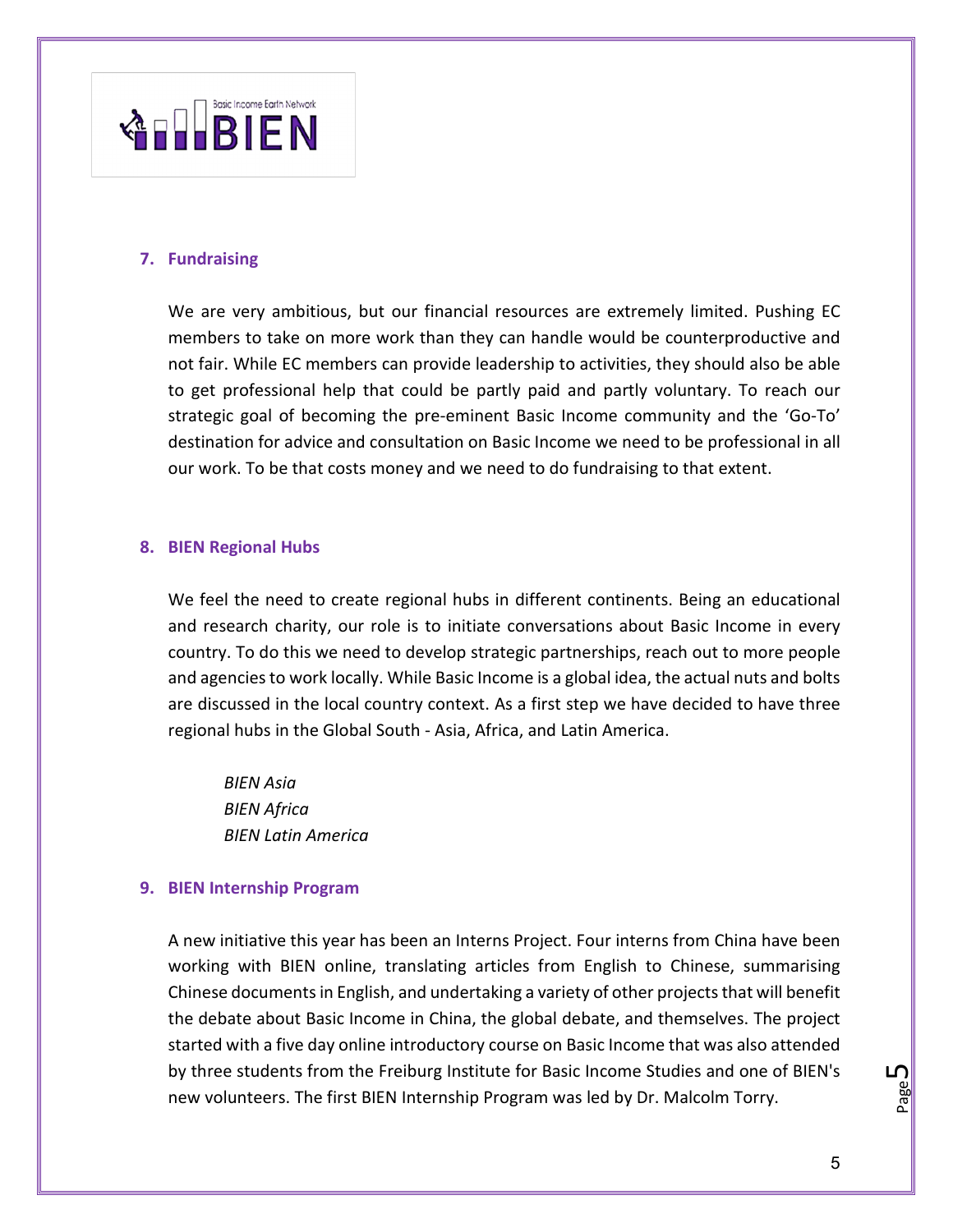

### **10. Moving Digital**

*Digital Congresses and General Assembly meetings*: Because of the pandemic the 2020 annual congress was cancelled, and again because of the pandemic the 2021 congress is being held online, organized by Strathclyde University in Glasgow and by the Citizen's Basic Income Network Scotland. Because there was no congress in 2020, elections for EC posts and votes on a variety of issues were taken by post. In December 2020 an online meeting of BIEN members was held to vote on an amendment to the constitution that allows General Assembly meetings to be held online. That provision is being employed this year to enable an online General Assembly to take place at the end of the online congress.

#### **11. BIEN Website**

BIEN's website now receives half a lakh<sup>[1](#page-5-0)</sup> of visitors a month, and the monthly bulletin has a readership of well over 14,000, reflecting the growing interest in Basic Income. BIEN has therefore had to upgrade its website hosting package, an increase in cost with a very good feeling; and it will soon have to discuss its email package.

#### *Translation Project*

When people search for information about Basic Income, they will come across BIEN's website. As an EARTH network, we must make the most important information accessible for people from all over the globe. Therefore, we put effort in finding people to translate in different languages. The translation project is currently focusing on Chinese, Japanese, Hindi, French, and Spanish. We aim for more languages in the future.

Page 6

<span id="page-5-0"></span> $1$  A Lakh is a unit in the Indian numbering system, equal to 100,000